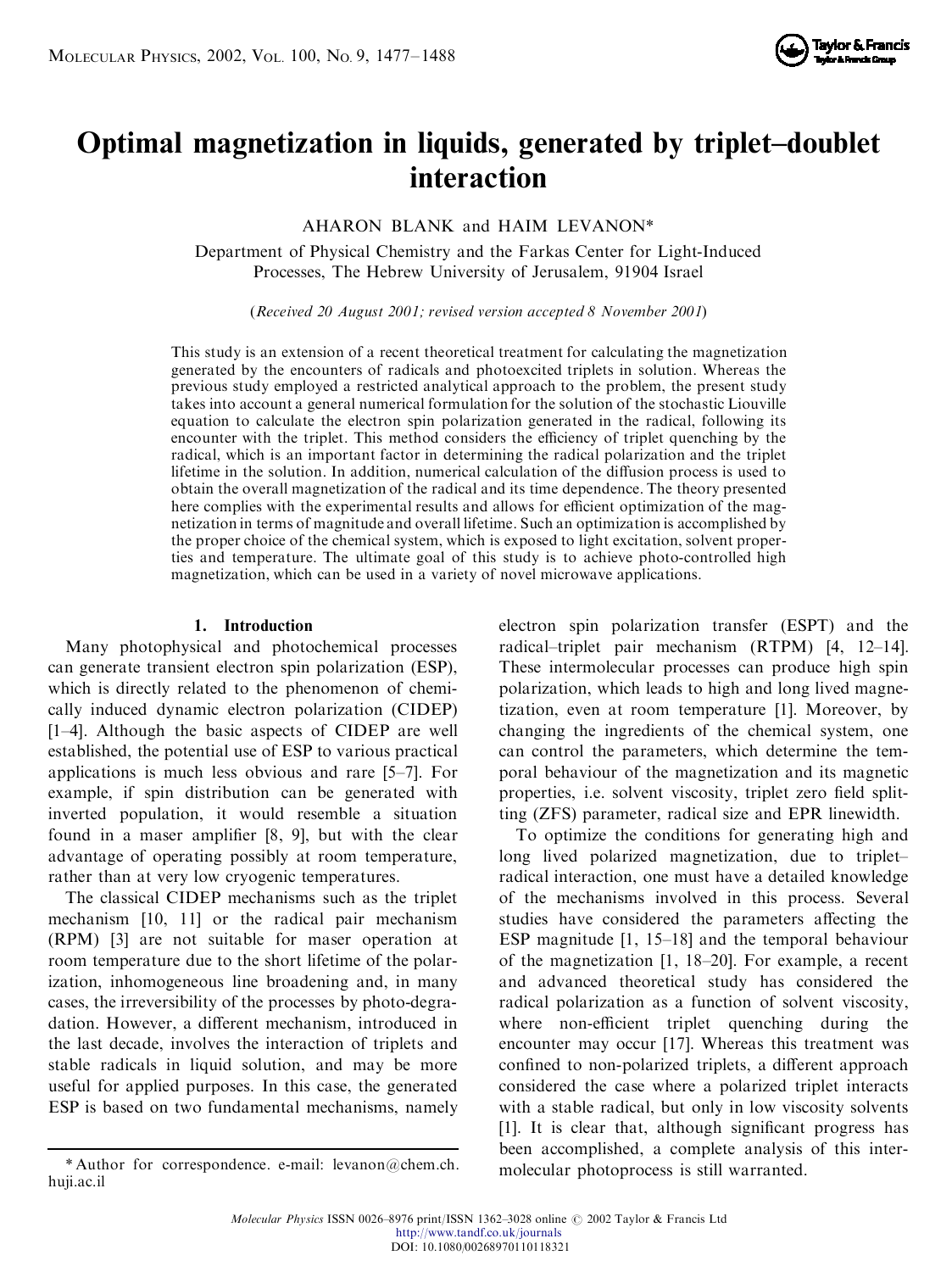In this study we discuss some open questions regarding the theoretical aspects of the radical polarization and its magnetization. More specifically, we shall discuss the following points (cf. figure 1). First is the effect of solvent viscosity, in which the radical polarization is generated by the encounters of polarized (or nonpolarized) triplets with polarized (or non-polarized) radicals. The case of having a polarized radical, prior to the encounter, is of importance. In some recent experiments, the radical exhibited a very long spinlattice relaxation (SLR) time  $(T_1^R \sim 100 \,\mu s)$  (see [1] and the results presented below). In this case, the encounters of triplets and polarized radicals should affect both the ESPT and RTPM processes. For example, a possibility not discussed in the past is the interaction of a polarized radical and a non-polarized triplet, where the polarization transfer is likely to occur preferentially from the radical to the triplet. Moreover, the involvement of polarized radicals may affect the efficiency of RTPM. Another point is the determination of the radical polarization in terms of the encounter time, and its relation to the SLR times of the triplets and radicals. In some cases, when the triplet-radical encounter time is comparable with the triplet SLR time, a decrease in the radical polarization after separation is expected. Third is the case of the complete depletion of the excited doublet levels as treated recently (figure 1, case A)  $[1]$ . This case will be extended to study the generation of the RTPM as a function of excited doublet depletion efficiency. We shall correlate quantitatively the radical polarization and its magnetization as a function of the degree of triplet quenching. The efficiency, by which the excited doublet is depleted, reflects the degree of triplet quenching, and evidently will affect the overall radical magnetization and polarization. In other words, efficient triplet quenching may lead to high radical polarization in a single encounter, but at the same time it will reduce very quickly the triplet population, thus decreasing the overall radical magnetization.

These issues will be treated theoretically by numerical and analytical methods, and will be examined by the experimental results presented in this work. This will allow us to change the controllable parameters, namely the magnetic and chemical systems, enabling us to predict the optimal conditions that should lead to the highest, long lived, radical magnetization and polarization. In the present study we consider only the net radical polarization, without discussing the multiplet polarization, which was found to be negligible in our chemical systems.

# **2. Experimental**

Free base tetraphenylporphyrin, H<sub>2</sub>TPP (Aldrich) was used without further purification. A derivative of the trityl radical with good solubility in organic solvents was synthesized by using the procedure detailed in appendix A. The starting material for the synthesis was obtained from Nycomed Innovations in Sweden. The radical was chosen due to its sharp line in liquid solution, which is suitable for FT-EPR measurements, and its high solubility in organic solvents. 1,2-Dichlorobenzene and heavy paraffin oil with viscosity of  $\sim$  350 cP (Sigma) were used as solvents. Samples were prepared by dissolving the porphyrin in 1,2-dichlorobenzene and paraffin in  $2 \text{ mM}$  concentration, and then mixing the two solvents with varying ratios (5, 10, 20 and  $30\%$  of 1,2-dichlorobenzene) to obtain different viscosities (250, 200, 100 and 25 cP, respectively). The radical was then added to the solutions with a concentration of 2 mM. The solutions were inserted in a Pyrex EPR tube (4 mm o.d. and 2.8 mm i.d.) and were sealed under vacuum after several freeze-thaw-pump cycles. FT-EPR measurements were performed with a Bruker ESP 380E spectrometer. The porphyrins in the mixture were photoexcited by a Continuum laser model Surlite II ( $\lambda = 532$  nm, pulse duration 8 ns, pulse repetition rate 10 Hz, pulse energy 5 mJ per pulse). The initial triplet concentration was calculated to be  $\sim 0.25$  mM, taking into consideration the porphyrin extinction coefficient and light intensity. All experiments were performed at room temperature. Additional details regarding the pulse sequences used are given in [1].

### **3. Triplet quenching and the RTPM**

Let us consider the encounters between thermal triplets and radicals to generate the RTPM, allowing for some triplet quenching to occur (figure 1, case  $C$ ). This type of encounter does not consider ESPT, which is relevant only for polarized species. In general, for efficient diffusion-controlled triplet quenching by the radical, one expects the quenching rate of the triplet to be  $1/3$  of the diffusion-controlled encounter rate [1]. This is due to selection rules, allowing only the two excited doublet levels, out of the six levels (figure 1, cases A and B), to be depleted efficiently to the ground state [21]. In our experiments, however, we have observed quenching rates, that are about  $1/40$  of the diffusion-controlled values [1]. These low rates were interpreted within the framework of well established theories [22, 23] considering the quenching process due to triplet-radical interaction. Nevertheless, despite the low efficiency of the triplet quenching process, it was found that during the same triplet–radical encounters the RTPM polarization is generated with a relatively high efficiency of about  $1/4$ of the diffusion-controlled rate. Evidently, the different mechanisms involved in the triplet quenching and the generation of radical polarization, lead to the substantial difference in the rates of these processes [1]. Thus, we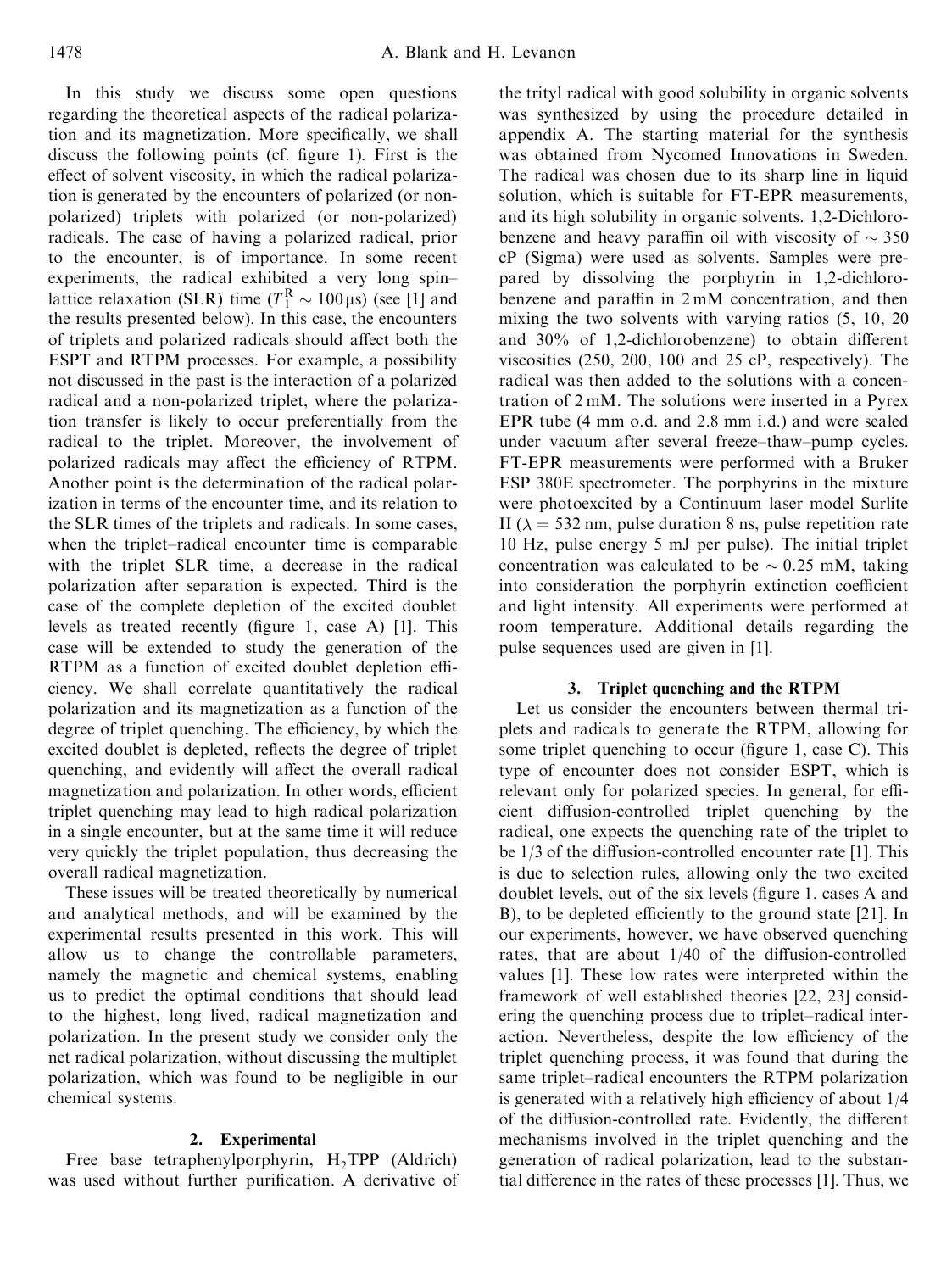shall discuss the theoretical aspects of how the efficiency of the quenching process (excited doublet depletion) affects quantitatively the RTPM polarization of the radical.

During a radical–triplet encounter, both quartet and excited doublet levels are formed, and the RTPM polarization is generated by the levels mixing (figure 1). In the analytical treatment [1] we assumed complete depletion of the excited doublet levels, while the present study takes into account any degree of excited doublet depletion. To treat the problem properly, we shall use numerical methods, which can model the non-negligible back transition from the excited doublet to the quartet levels in the crossing regions. This back transition is possible provided that the excited doublet depletion to the ground state is inefficient. The present treatment will be based on the 'two levels' model [18, 24] modified to incorporate the initial conditions to any degree of triplet quenching. The freedom of choice of the initial conditions will also enable us to consider cases where the radical and/or triplet are polarized prior to the encounter.

The spin Hamiltonian of the triplet-radical pair is

$$
\mathcal{H} = \mathcal{H}_z + \mathcal{H}_{zfs} + \mathcal{H}_{ex},\tag{1}
$$

where  $\mathcal{H}_z$  is the Zeeman part with the energy given in units of rad  $s^{-1}$ , e.g.  $\omega_0 = g\beta B_0$ , and we assume that the g factors of the radical and triplet are the same:

$$
\mathcal{H}_z = \omega_0 (S_R^Z + S_T^Z). \tag{2}
$$

 $H<sub>zfs</sub>$  is the ZFS part (assuming  $E \ll D$ ), which is given by

$$
\mathcal{H}_{\text{zfs}} = D \bigg( S_{\text{T}}^{z^2} - \frac{1}{3} S_{\text{T}}^2 \bigg), \tag{3}
$$

where *z* is the principal axis of the ZFS interaction, with the notation that *X*, *Y*, *Z* and *x*, *y*, *z* are the frames of reference of the laboratory and molecule, respectively. This axis rotates isotropically in the laboratory frame (triplet tumbling in solution), resulting in a time dependent ZFS interaction. The exchange interaction is expressed by  $J(r) = J_0 e^{[-\alpha(r-d)]}$ , where *d* is the distance of closest approach and  $\alpha$  is a free parameter, and the Hamiltonian is given by

$$
\mathcal{H}_{\rm ex} = -J(r)(1 + 2S_{\rm R} \cdot S_{\rm T}).\tag{4}
$$

Upon approach, the spin angular momentum is added to produce the following states [1].

For  $S = 3/2$ , four quartet states are created:

$$
|Q \pm 1/2\rangle = \sqrt{2/3}|0\rangle| \pm 1/2\rangle + \sqrt{1/3}| \pm 1\rangle| \mp 1/2\rangle
$$
 (5*a*)  

$$
|Q \pm 3/2\rangle = |\pm 1\rangle| \pm 1/2\rangle.
$$
 (5*b*)

For  $S = 1/2$ , two excited doublet states are created:

$$
|D \pm 1/2\rangle = -\sqrt{1/3}|0\rangle| \pm 1/2\rangle + \sqrt{2/3}|\pm 1\rangle| \mp 1/2\rangle.
$$
\n(6)

We focus on the three crossing points marked in figure 1, which contribute most significantly to the RTPM polarization. Second-order contributions due to  $Q \leftrightarrow D$  transitions in the approaching regions are not considered, since they do not affect the general behaviour of the solution [17]. The crossing points of the  $Q-D$ levels exist only for  $J \ge \omega_0$ , a condition that is satisfied in our case at  $X$  band frequencies. In high field experiments (e.g. W band), the  $Q-D$  levels do not cross each other, and thus the resulting polarization is much smaller [1]. Such an effect can also be found in the  $X$  band if we consider species that cannot approach each other at distances shorter than  $\sim$  10–12 Å, where the exchange interaction is strong enough.

We consider now the matrix elements of the Hamiltonian, for the three interacting pairs in the vicinity of the crossing regions. The root-mean-square of these nonzero matrix elements is averaged over all triplet orientations to obtain the Q  $\leftrightarrow$  D transition rate (figure 1) [15].

For the mixed pair of levels  $|Q - 3/2\rangle$  and  $|D - 1/2\rangle$ we determine the matrix elements, using the wavefunctions in equations (5) and (6) and the full Hamiltonian:

$$
\begin{bmatrix} -(3/2)\omega_0 - J(r) & D/\sqrt{45} \\ D/\sqrt{45} & -(1/2)\omega_0 + 2J(r) \end{bmatrix}.
$$
 (7)

For the pairs  $|Q - 3/2\rangle$  and  $|D + 1/2\rangle$  we have

$$
\begin{bmatrix} -(3/2)\omega_0 - J(r) & 2D/\sqrt{45} \\ 2D/\sqrt{45} & (1/2)\omega_0 + 2J(r) \end{bmatrix}.
$$
 (8)

Finally, for the pairs  $|Q - 1/2\rangle$  and  $|D + 1/2\rangle$  we have

$$
\begin{bmatrix} -(1/2)\omega_0 - J(r) & D\sqrt{15} \\ D/\sqrt{15} & (1/2)\omega_0 + 2J(r) \end{bmatrix}.
$$
 (9)

Here we have neglected the ZFS in the diagonal terms. Recalling that the experiments are carried out in solution, and for  $D\tau_c \ll 1$  ( $\tau_c$  is the triplet rotational correlation time), one should consider only the average value of the ZFS Hamiltonian [15]. This assumption is valid for triplet porphyrins satisfying  $D \sim 1$  GHz and for solvents, in which  $\tau_c < 1$  ns. The opposite case is of relatively slow rotational correlation time, where  $D\tau_c \gg 1$ and  $\tau_c$  is much larger than the encounter time  $(\tau_c \gg (R_R + R_T)^2/D_r$  where  $R_R$  and  $R_T$  are the radical and triplet radii respectively). Due to the ergodic nature of the problem, even for this case, the calculation using the matrix elements (equations  $(7)-(9)$ ) represents faithfully the average polarization the radical acquires in a large number of such encounters. Using the generalized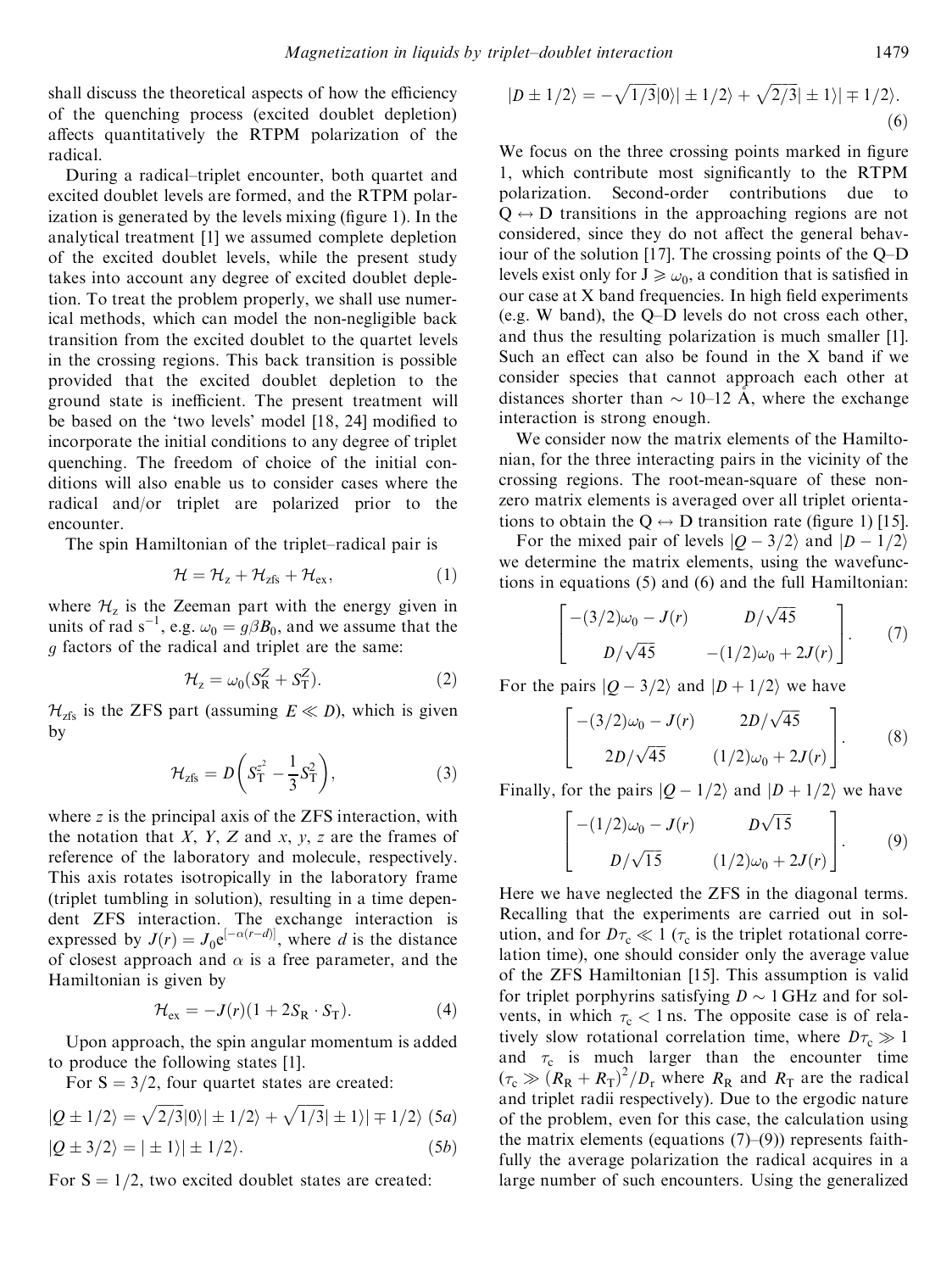

Figure 1. Energy levels (schematics) in a triplet-doublet encounter, emphasizing the crossing points (marked by circles), between the excited doublet and quartet levels, where the main contribution to the RTPM occurs. According to equations (5) and (6), each crossing point characterizes a specific  $Q \leftrightarrow D$  transition, which corresponds to transitions between the radical and triplet levels. Various cases, describing the initial conditions at the distance of closest approach, are discussed. A, Triplet encounters a radical, both in Boltzmann population. The excited doublet levels are completely depleted since the transitions  $|R \pm 1/2\rangle$   $|D \pm 1/2\rangle$  (dotted arrows) are allowed (see text), while the quartet levels have equal population and do not deplete to ground state. Note that a complete depletion of the excited doublet levels leads to 1/3 triplet population quenching. B, A non-polarized radical encounters a polarized triplet (in emission) with a complete depletion of the doublet levels. Similar initial conditions will result from a spin-polarized radical (in emission) encountering thermal triplets. C, Same as case A, except that the depletion of the doublet levels is inefficient. D, Same as case B, but with inefficient doublet levels depletion.

Bloch equations in the vector presentation [25] we can write the differential equations, based on the stochastic Liouville equation (SLE), for each of the three pairs described by matrices  $(7)-(9)$  [18, 24, 26, 27].

$$
\frac{\partial(r\rho_0)}{\partial t} = D_r \frac{\partial^2(r\rho_0)}{\partial r^2}
$$
\n
$$
\frac{\partial(r\rho_q)}{\partial t} = D_r \frac{\partial^2(r\rho_q)}{\partial r^2} + \Omega(r) \times (r\rho_q).
$$
\n(10)

These equations describe the mixing of the two  $Q \leftrightarrow D$ levels during the diffusion process, associated with the wavefunction  $\Psi = C_Q(t)|Q\rangle + C_D(t)|D\rangle$ , where  $\rho_q(r, t)$ and  $\rho_0(r, t)$  are a vector and a scalar, respectively, containing the density matrix elements for each of the three  $O-D$  pairs:

$$
r^2 \rho_0(r, t) \equiv C_{\rm D} C_{\rm D}^* + C_{\rm Q} C_{\rm Q}^*,\tag{11}
$$

$$
r^{2} \rho_{\mathbf{q}}(r,t) = r^{2} \begin{pmatrix} \rho_{x} \\ \rho_{y} \\ \rho_{z} \end{pmatrix} \equiv \begin{pmatrix} C_{Q}C_{D}^{*} + C_{D}C_{Q}^{*} \\ -iC_{Q}C_{D}^{*} + iC_{D}C_{Q}^{*} \\ C_{D}C_{D}^{*} - C_{Q}C_{Q}^{*} \end{pmatrix},
$$

and  $\Omega(r)$  is the analogous Bloch 'magnetic field', that operates on the analogous 'magnetization vector  $\rho_q(r, t)$ and is defined as

$$
\mathbf{\Omega}(r) \equiv \begin{pmatrix} \mathcal{H}_{12} + \mathcal{H}_{12}^* \\ \mathrm{i}(\mathcal{H}_{12} - \mathcal{H}_{12}^*) \\ \mathcal{H}_{22} - \mathcal{H}_{11} \end{pmatrix} . \tag{12}
$$

 $\mathcal{H}_{ii}$  are the matrix elements of the  $2 \times 2$  matrices appearing in equations  $(7)-(9)$ . By solving equation (10) one obtains the evolution of the spin population for each pair of levels. Equations  $(7)-(9)$  and  $(12)$  can be used to express in detail the three pairs of  $\Omega_i(r)$  $(i = 1-3$ , corresponding to the matrices in equations  $(7)-(9)$ , respectively):

$$
\mathbf{\Omega}_1(r) \equiv \begin{pmatrix} \frac{2}{\sqrt{45}} \\ 0 \\ \omega_0 + 3J(r) \end{pmatrix}, \quad \mathbf{\Omega}_2(r) \equiv \begin{pmatrix} \frac{4}{\sqrt{45}}D \\ 0 \\ 2\omega_0 + 3J(r) \end{pmatrix},
$$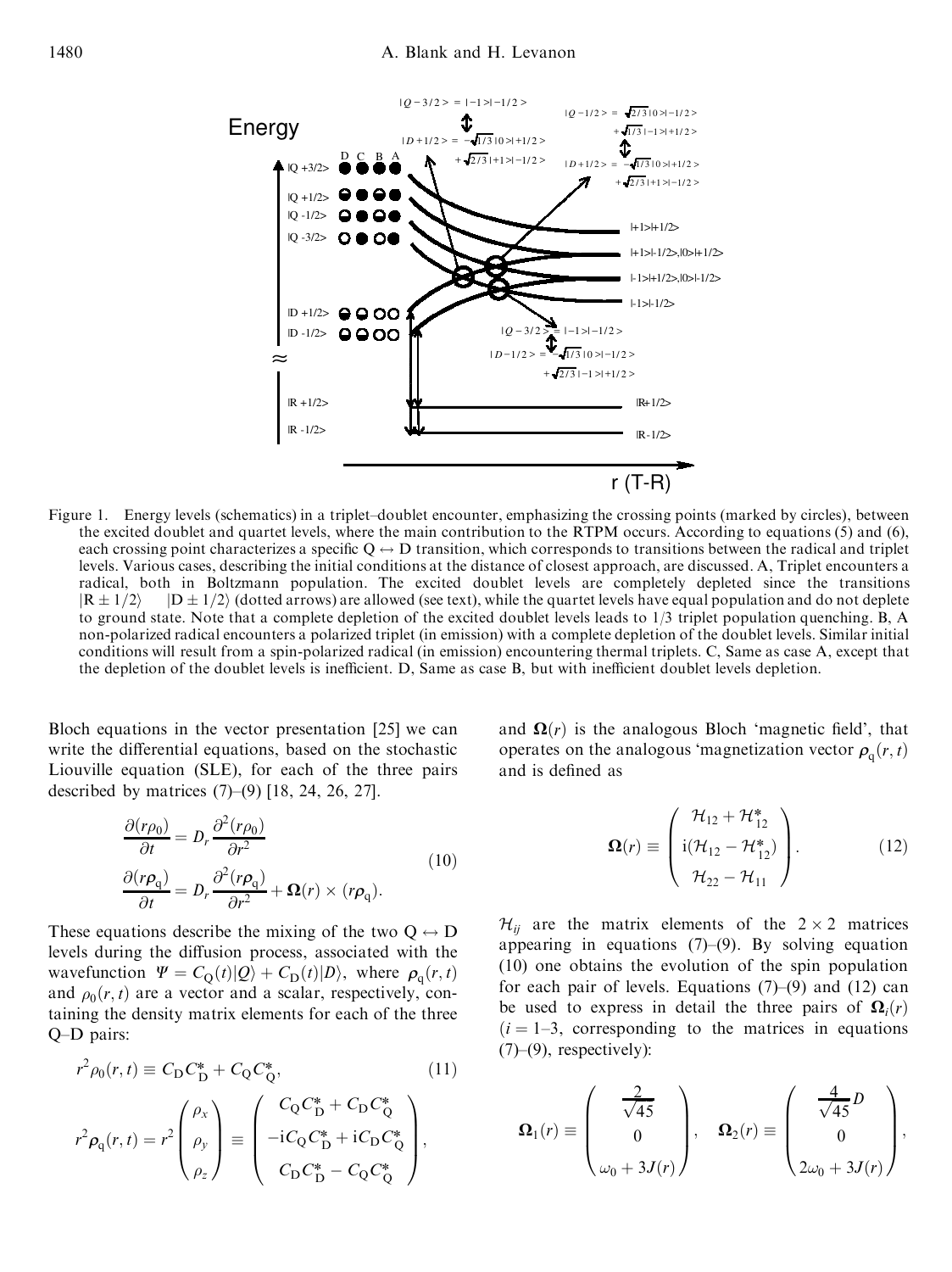p<sup>1</sup>

$$
\mathbf{\Omega}_{3}(r) \equiv \begin{pmatrix} \frac{2}{\sqrt{15}}D \\ 0 \\ \omega_0 + 3J(r) \end{pmatrix} . \tag{13}
$$

The time evolution of the vector  $\rho_q(r, t)$  (without considering the diffusion) in the analogous Bloch presentation is described by the precession of the magnetization vector  $\rho_q(r, t)$  about the 'magnetic field'  $\Omega(r)$ . Thus, for example, if we start the mixing process with complete excited doublet levels depletion, leaving only quartet levels populated, the components of  $\rho_q(r,t)$  will be  $(0, 0, -1)$ . In this case,  $\rho_q(r, t)$  will be tipped from the *Z* axis, only if at a certain time during the mixing process the analogous field  $\Omega$  has a substantial component in the *XY* plane. Such a case corresponds to quartet population loss to the excited doublet levels. In a situation where non-efficient excited doublet depletion occurs, the initial condition for  $\rho_q(r, t)$  is different, as will be considered below.

We solve equation  $(10)$  by employing the finite difference approach of Freed and Pedersen [28]. In the present numerical scheme, the time dependence of equation (10) is treated by the Laplace transform to obtain simpler expressions for the scalar  $\hat{\rho}_0(r,s)$ ,

$$
s\hat{\rho}_0(r,s) - \hat{\rho}_0^0(r) = D_r \frac{\partial^2 \hat{\rho}_0(r,s)}{\partial r^2},\qquad(14a)
$$

and for the vector  $\hat{\boldsymbol{\rho}}_{q}^{0}(r)$ ,

$$
s\hat{\boldsymbol{\rho}}_{\mathbf{q}}(r,s) - \hat{\boldsymbol{\rho}}_{\mathbf{q}}^{0}(r) = D_{r} \frac{\partial^{2} \hat{\boldsymbol{\rho}}_{\mathbf{q}}(r,s)}{\partial r^{2}} + \Omega(r) \times \hat{\boldsymbol{\rho}}_{\mathbf{q}}(r,s),
$$
\n(14b)

where we define

$$
\hat{\rho}_p(r,s) = \int_0^\infty e^{-st} r \rho_p(r,t) dt \qquad (15)
$$

and the subscript *p* of  $\hat{\rho}$  can be either  $p = 0$ , for the scalar part of  $\hat{\rho}$  or  $p = q$ , for the vector part of  $\hat{\rho}$  (equation (10)). The Laplace variable is *s* and  $\rho_p^0(r)$  is the initial condition in the Laplace domain, which is related to the initial conditions in the time domain at the distance of closest approach, i.e. at  $r = d$ :

$$
\hat{\rho}_p^0(r) = r\rho_p(r, 0). \tag{16}
$$

The interval between *d* and the fully separated distance, taken as  $\sim$ 15–20 Å in our case, is divided into *N* finite small distances  $\Delta r$ . The fully separated distance is chosen such that further increase in separation will not change the polarization value in the radical after a single encounter. Unlike in the RPM, re-encounter of the original species is not required to generate radical polarization. The derivatives in equation (14) are replaced by finite differences, which may be expressed in a matrix form. The matrix parameters describe the diffusion  $D_r$ and the interaction  $\Omega$  between the two levels. Thus, this interaction matrix consists of the following  $4N \otimes 4N$ matrices, which combine the spatial domain (*N*-dimensional) and the spin domain (4-dimensional, i.e. 0, *x*, *y*, *z*) [28]:

$$
\mathbf{A} = (s\mathbf{1} - \mathbf{W} - \mathbf{\Theta}).\tag{17}
$$

Where **1** is a unit matrix, *s* is the Laplace variable and **W** is the matrix describing the diffusion operator:

|          | $W = \frac{D_r}{\Delta r}$                      |                                                                                                                                                                                                                                          |  |                |                |                                                                  |
|----------|-------------------------------------------------|------------------------------------------------------------------------------------------------------------------------------------------------------------------------------------------------------------------------------------------|--|----------------|----------------|------------------------------------------------------------------|
|          | $\left[-2\left[1+\frac{\Delta r}{d}\right]$ 2 0 |                                                                                                                                                                                                                                          |  |                |                |                                                                  |
|          | $\begin{bmatrix} 1 \end{bmatrix}$               |                                                                                                                                                                                                                                          |  | $-2$ 1 0       |                |                                                                  |
|          | $\begin{matrix}0\\0\\\\0\end{matrix}$           |                                                                                                                                                                                                                                          |  |                |                | $1 \quad -2 \quad 1 \quad 0 \quad \dots \quad \dots \quad \dots$ |
| $\times$ |                                                 | $\mathcal{L}^{\text{max}}$ , and the same state of the state of the state of the state of the state of the state of the state of the state of the state of the state of the state of the state of the state of the state of the state of |  |                |                |                                                                  |
|          |                                                 |                                                                                                                                                                                                                                          |  |                |                |                                                                  |
|          |                                                 |                                                                                                                                                                                                                                          |  |                |                | $1 \quad -2 \quad 1 \quad $                                      |
|          |                                                 | $\mathbb{R}^{2}$ . The second second $\mathbb{R}^{2}$                                                                                                                                                                                    |  | $1 \quad -2$   |                |                                                                  |
|          |                                                 |                                                                                                                                                                                                                                          |  | $\overline{0}$ | $\overline{2}$ | 0 <sup>1</sup>                                                   |
|          |                                                 |                                                                                                                                                                                                                                          |  |                |                | (18)                                                             |

In this description of **W**, each term represents a diagonal  $4 \otimes 4$  submatrix, which is not shown explicitly since the diffusion operator is the same (equation  $(14)$ ) for all the components of  $\rho$ . The expression for  $\Theta$  is a  $4N \otimes 4N$ matrix with the components  $\Omega_x$ ,  $\Omega_y$ ,  $\Omega_z$ , of the vector  $\Omega$ (equation  $(13)$ ), which in this case is different for the various pairs considered and is given by

$$
\mathbf{\Theta} =
$$

|  |  |  | $\left[\begin{array}{cccccccccc} 0 & 0 & 0 & 0 & \dots & \dots & \dots & \dots & \dots \\ 0 & 0 & -\Omega_z & \Omega_y & \dots & \dots & \dots & \dots & \dots \\ \end{array}\right]$  |  |
|--|--|--|----------------------------------------------------------------------------------------------------------------------------------------------------------------------------------------|--|
|  |  |  | $\begin{vmatrix} 0 & \Omega_z & 0 & -\Omega_x & \dots & \dots & \dots & \dots \end{vmatrix}$                                                                                           |  |
|  |  |  | $\begin{vmatrix} 0 & -\Omega_y & \Omega_x & 0 & \dots & \dots & \dots & \dots \end{vmatrix}$ .                                                                                         |  |
|  |  |  | $\begin{vmatrix} \ldots & \ldots & \ldots & \ldots & 0 & 0 & 0 & 0 & \ldots \end{vmatrix}$                                                                                             |  |
|  |  |  | $\begin{bmatrix} \ldots & \ldots & \ldots & \ldots & 0 & 0 & -\Omega_z & \Omega_y & \ldots \\ \ldots & \ldots & \ldots & \ldots & 0 & -\Omega_y & \Omega_x & 0 & \ldots \end{bmatrix}$ |  |
|  |  |  |                                                                                                                                                                                        |  |
|  |  |  |                                                                                                                                                                                        |  |

Thus, the total  $4N \otimes 4N$  matrix corresponds to the linear equations

$$
\mathbf{A}\hat{\boldsymbol{\rho}}(s) = \hat{\boldsymbol{\rho}}^0. \tag{20}
$$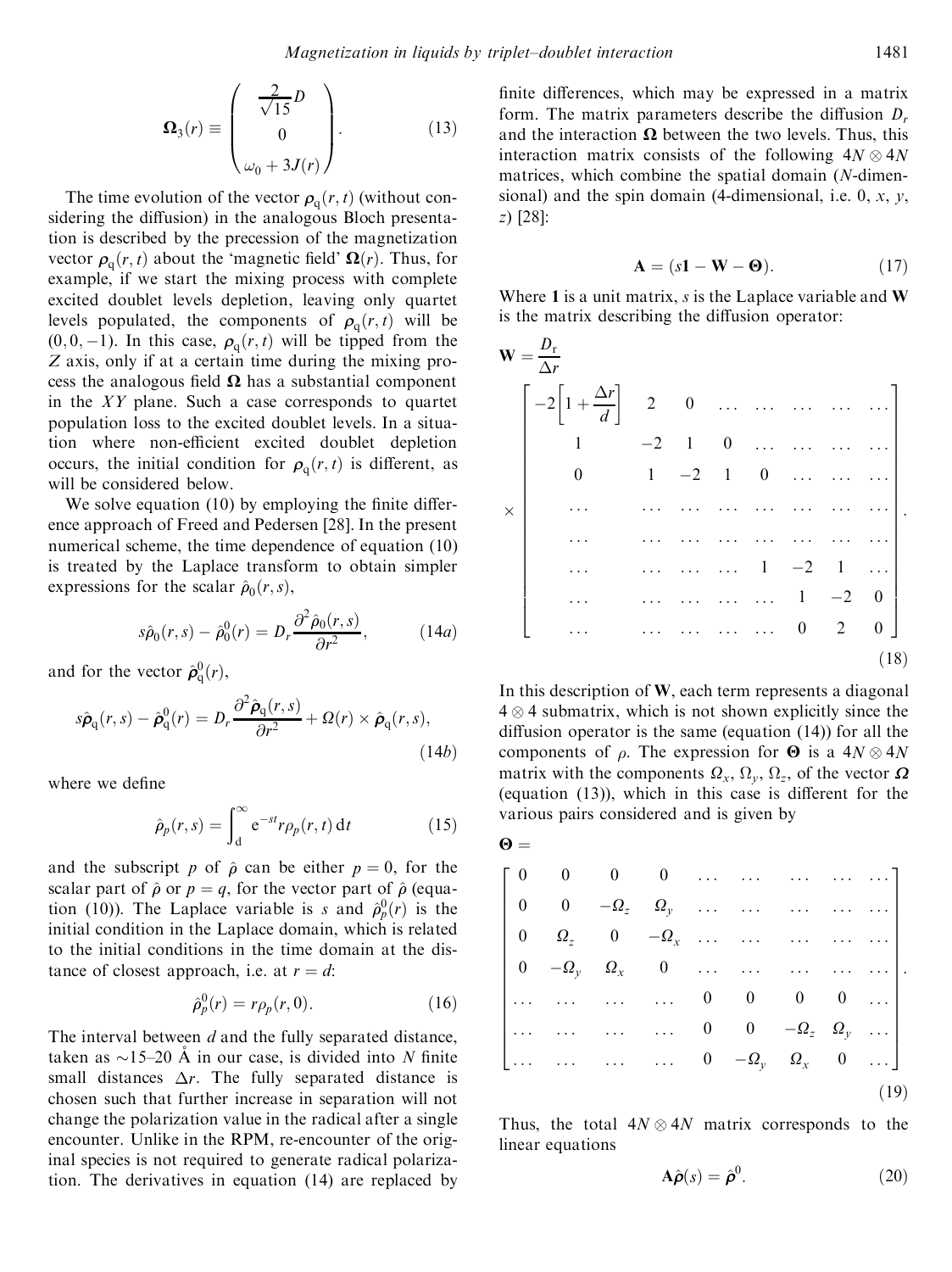The solution is  $\hat{\boldsymbol{\rho}}(s) = \mathbf{A}^{-1} \hat{\boldsymbol{\rho}}^0$ , which is a 4*N*-component vector that represents both the 4-dimensional spin domain of the density matrix  $(\rho_0, \rho_x, \rho_y, \rho_z)$  and the small intervals *N* in the spatial domain. Two cases will be considered for solving equation (20).

### 3.1. *Complete depletion of the excited doublet levels*

In this case, at the distance of closest approach, only the quartet level is populated (figure 1, cases  $A$  and  $B$ ). Thus, in terms of equation (11), we can write  $C_D = 0$ ,  $C_Q = 1$ , which corresponds to  $\rho_0(d, 0) = 1/d^2$  and  $\rho_q(d, 0) = (0, 0, -1/d^2)$ . Using equation (16), which provides the relation between the initial conditions in the time and the Laplace domains, one obtains

$$
\hat{\boldsymbol{\rho}}^0 = [(1/d), 0, 0, (-1/d); 0, 0, 0, 0, 0, \ldots], \tag{21}
$$

where, in this presentation,  $1/d$  and  $(0, 0, -1/d^2)$  correspond to  $\hat{\rho}_0^0(d)$  and  $\hat{\rho}_q^0(d)$ , respectively. Note that all other components are equal to zero. Solving the set of linear equations (equation (20)) with *s* as a parameter, provides us with  $\hat{\rho}(s)$ . The results for the radical polarization at full separation are obtained for  $t\rightarrow\infty$  in the time domain, which corresponds to  $s \to 0$  in the Laplace domain. Thus, the radical polarization due to each  $Q \leftrightarrow D$  mixing process can be calculated using  $\hat{\rho}(s)$  by the expression [28]:

$$
R_p^q = \lim_{k \to 0} s \cdot \eta_q \sum_{i=1}^N (\hat{\rho}_{4(i-1)+1} + \hat{\rho}_{4i}). \tag{22}
$$

The index *q* runs over each pair of the three mixed levels, contributing to the overall radical polarization in terms of

$$
R_p = \sum_{q=1}^{3} R_p^q.
$$
 (23)

The indices of  $\hat{\rho}$  (equation (22)) are chosen such that the expression in parentheses is  $\hat{\rho}_0 + \hat{\rho}_z$ , which corresponds to the population of the excited doublet levels after the encounter. In the present case, i.e. complete depletion of the excited doublet level at the distance of closest approach, the population of the excited doublet after the encounter can result only from population transfer due to the  $Q \leftrightarrow D$  mixing process. In other words, if only doublet quenching occurs, without any  $Q \leftrightarrow D$ mixing, all the four quartet levels remain equally populated and no radical polarization will be generated after the encounter. The term  $\eta_q$ , presented here is a numerical factor determining the degree of polarization, and can be generated in the radical for each of the three pairs. One can calculate  $\eta_q$  with the assumption that the excited doublet level depletion occurs at the distance of closest approach or very close to it. This assumption is reasonable because at such a short distance *J* is maximum and decreases exponentially with distance. Since the depletion rate is proportional to  $J^2$  [21–23], it implies that any further depletion occurring at larger distances is negligible. This additional population of the excited doublet levels is assumed not to deplete to the ground state. With this assumption, we can calculate  $\eta_q$  by using equations (5) and (6) (see appendix B).

# 3.2. *Incomplete depletion of the excited doublet levels*

As mentioned above, one of the reasons for carrying out the numerical treatment of solving the SLE is the ability to take into consideration a situation where the excited doublet levels are not completely depleted (i.e. inefficient triplet quenching). Different initial conditions will result in different values for  $\hat{\rho}$  at full separation. Thus, for the case where the excited doublet levels are partially depleted, we define  $X$  as the fraction of the depleted population. With this definition, the normalized difference between the doublet and quartet population will be

$$
\Delta = \frac{-X}{2 - X}.\tag{24}
$$

In this case, the initial condition for  $\hat{\rho}$  will be (it should be noted that due to the uncorrelated nature of the spin wavefunctions, in a single encounter (Adrian in [3]),  $\hat{\rho}_x = \hat{\rho}_y = 0$ .

$$
\hat{\boldsymbol{\rho}}(0) = (1/d, 0, 0, \Delta/d, 0, 0, 0, 0, 0, \ldots). \tag{25}
$$

Thus, the two limiting cases,  $X = 0$  and  $X = 1$ , correspond to no depletion and full depletion of the excited doublet, respectively. The value of *X* can be calculated via the expressions given in previous publications [1, 22, 23]:

$$
X = \frac{(k_{\text{ISC}}\tau_{\text{ex}})^2}{(k_{\text{ISC}}\tau_{\text{ex}})^2 + 1},\tag{26}
$$

where  $\tau_{ex}$  is a characteristic time during which the species are in the vicinity of closest approach distance, and the rate of triplet depletion to ground state is given by

$$
k_{\rm{ISC}} = \frac{2\pi |H_{\rm{ex}}|^2 F}{\hbar H_{\rm{v}}},\tag{27}
$$

where  $H_{\text{ex}}$  is the matrix element of the exchange interaction during the encounter,  $F$  is the Frank–Condon factor and  $H_v^{-1}$  is the density of the final vibrational energy states (after the quenching) [1].

We recall that in the complete depletion case the excited doublet population after the encounter is due only to the level mixing process. In the incomplete depletion case,  $\hat{\rho}_0 + \hat{\rho}_z$  (equation (22)) consists of the initial excited doublet population and the population that was added during the mixing process. Thus, to obtain the net population transfer from the quartet to the excited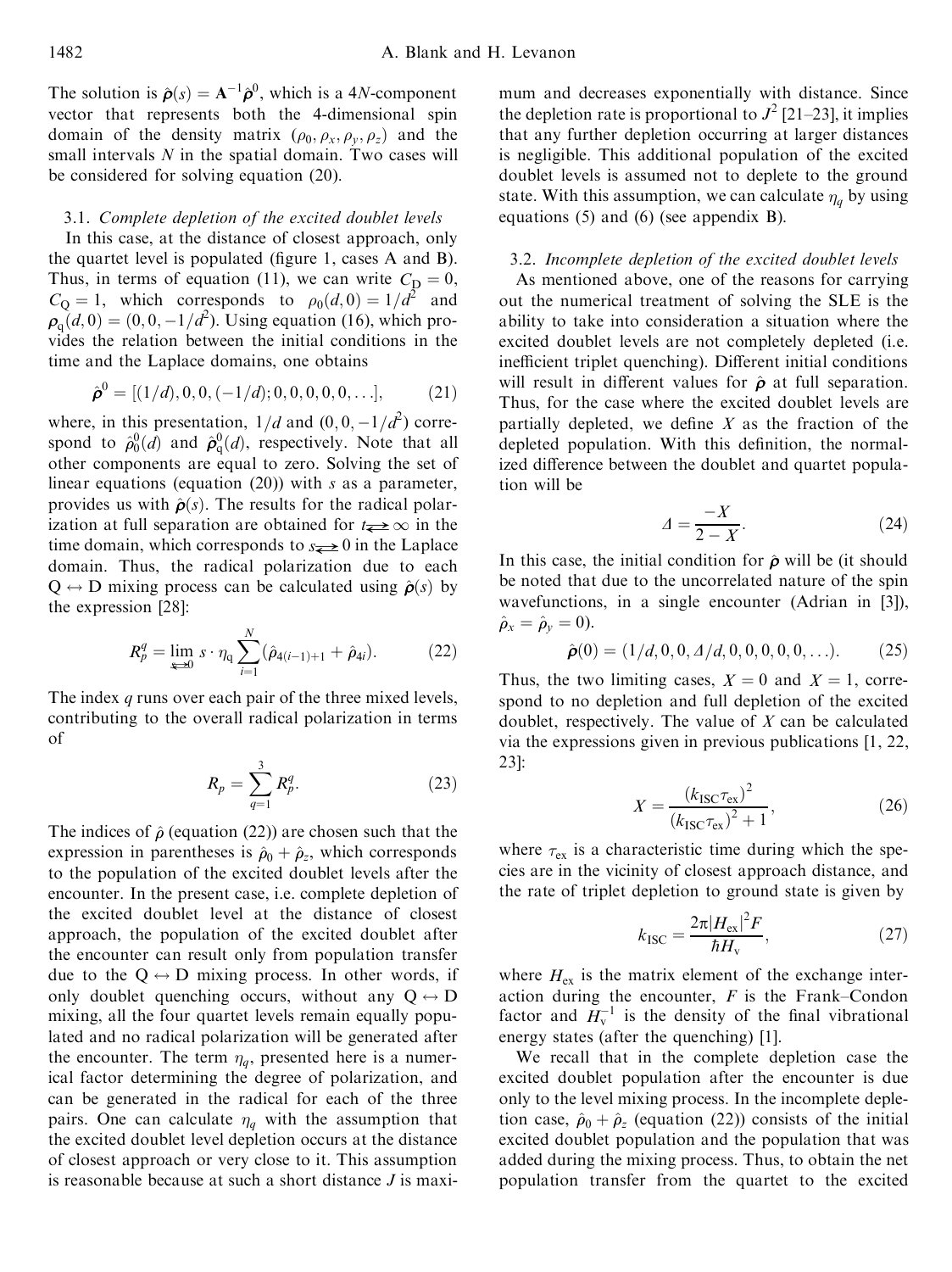doublet, the initial population should be subtracted from the final excited doublet population as calculated by equation  $(22)$ . Therefore, the modified equation for the radical polarization in the case of inefficient excited doublet levels depletion is

$$
R_p^q = -(1+\Delta) + \lim_{\xi \to 0} s \cdot \eta_q \sum_{i=1}^n r_i(\hat{\rho}_{4(i-1)+1} + \hat{\rho}_{4i}). \quad (28)
$$

In this case we also assume that quenching of the excited doublet levels occurs mainly at the distance of closest approach.

An additional factor, affecting the radical polarization in the RTPM, is related to the thermal relaxation of the combined radical–triplet pair, during the encounter. Our treatment of this factor is rather simplified, but still accurate. We can follow the level population at separation via the SLR of the triplet,  $T_1^T$ , and the diffusioncontrolled encounter time,  $\tau_e$ . It is evident that for  $\tau_e \gg T_1^T$ , the radical polarization will be small. Therefore, the final expression for the radical polarization can be written as

$$
R_p = e^{-\tau_e/T_1^{\rm T}} \sum_{q=1}^{3} A_q R_p^q, \tag{29}
$$

where  $A_q$  is a numerical factor,  $0 < A_q < 1$ , related to the initial polarization of the triplet and radical before

the encounter. This factor will be discussed in detail in the next section.

Figure 2 presents typical results for the radical polarization in the RTPM during an encounter with a thermal triplet for various values of *X*, as a function of viscosity. It can be seen that the analytical calculation, which neglects back transition from the excited doublet to the quartet levels, results in high polarization values at high viscosities. Obviously this approach is inadequate at high viscosity values [17, 18]. In contrast to the analytical approach, the numerical calculation gives much smaller polarization values at high viscosities. The numerical solution fits the analytical solution only at low viscosities. In the case of non-efficient excited doublet depletion, one obtains even lower results for the RTPM polarization. This is conceivable because the smaller the depletion rate of the excited doublet levels, the larger their population will be during the encounter. This will result in inefficient population transfer  $O \leftrightarrow D$ , giving rise to smaller RTPM polarization. In the following section we shall discuss the case where both encountering species are spin polarized prior to the encounter (figure 1, cases  $B$  and  $D$ ).

#### **4. Encounters between polarized triplets and radicals**

To provide a complete description of the radical's magnetization as a function of time, one should consider



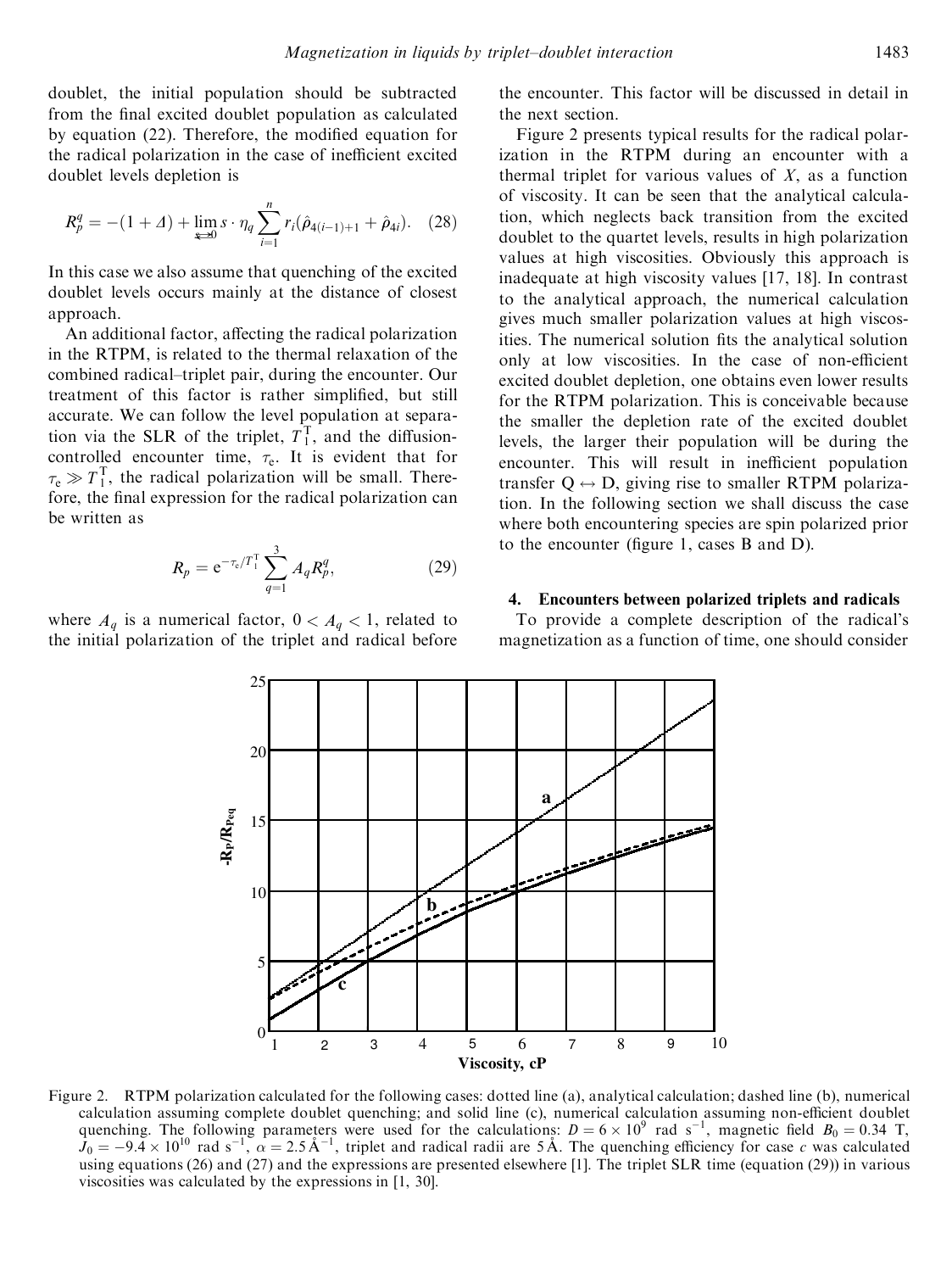cases where the SLR time of the radical is longer than the mean time between the encounters. In such a case, the polarized radical can re-encounter the triplet (polarized or thermal). The SLR time, which satisfies this requirement, should be larger than  $10 \mu s$  (determined in this work). Such cases will be discussed below for both ESPT and the RTPM. The ESPT phenomenon will be treated by modifying the expressions developed earlier [1], while the effect of a long  $T_1$  on the RTPM will be analysed by taking into account the initial triplet and radical polarizations.

# 4.1. *Electron spin polarization transfer (ESPT)*

We consider the relative population rates,  $A_x$ ,  $A_y$ ,  $A_z$ to the *x*, *y*, *z* levels in the triplet molecular frame, which enables us to estimate the relative populations  $(P_T)$  of the triplet levels  $(T_0$  and  $T_{\pm 1}$ ) [11]:

$$
P_{\mathcal{T}_0} = (1/3)(A_x + A_y + A_z), \tag{30a}
$$

$$
P_{\mathrm{T}_{\pm 1}} = P_{\mathrm{T}_0} \pm (2/15)(D/B_0)(A_x + A_y - 2A_z). \tag{30b}
$$

For an arbitrary relative population of the radical (doublet),  $P_{\text{R}_{+1/2}}^0$  and  $P_{\text{R}_{-1/2}}^0$ , prior to the encounter (initial conditions), we can calculate the relative population of the quartet  $(P<sub>O</sub>)$  and excited doublet  $(P<sub>D</sub>)$  levels using equations  $(5)$  and  $(6)$ :

$$
P_{Q_{\pm 3/2}} = P_{T \pm 1} P_{R \pm 1/2}^0 \tag{31a}
$$

$$
P_{Q_{\pm 1/2}} = \frac{1}{3} P_{T \pm 1} P_{R \mp 1/2}^0 + \frac{2}{3} P_{T0} P_{R \pm 1/2}^0 \qquad (31b)
$$

$$
P_{\mathcal{D}_{+1/2}} = \frac{1}{3} P_{\mathcal{T}0} P_{\mathcal{R}+1/2}^0 + \frac{2}{3} P_{\mathcal{T}+1} P_{\mathcal{R}-1/2}^0 \tag{31c}
$$

$$
P_{\mathcal{D}_{-1/2}} = \frac{1}{3} P_{\mathcal{T}0} P_{\mathcal{R}-1/2}^0 + \frac{2}{3} P_{\mathcal{T}-1} P_{\mathcal{R}+1/2}^0. \tag{31d}
$$

The populations in equation (31) are determined by multiplying the components of each level (the triplet and radical), to obtain the relative contribution to the quartet and excited doublet level populations. Thus, when the triplet and/or the radical are polarized, the quartet and excited doublet levels are also polarized and, consequently, radical polarization will be generated after separation. The relative population of the radical after the encounter (figure 1, cases  $B$  and  $D$ ) can be calculated in terms of the radical and triplet wavefunctions, mixed into the quartet and excited doublet levels (equations  $(5)$  and  $(6)$ ), with the triplet quenching efficiency *X* (equation (26)):

$$
P_{\mathbf{R}_{+1/2}} = P_{\mathbf{Q}_{+3/2}} + \frac{2}{3} P_{\mathbf{Q}_{+1/2}} + \frac{1}{3} P_{\mathbf{Q}_{-1/2}} + (1 - X) (\frac{1}{3} P_{\mathbf{D}_{+1/2}} + \frac{2}{3} P_{\mathbf{D}_{-1/2}}), \quad (32a)
$$

$$
P_{\mathbf{R}_{-1/2}} = P_{\mathbf{Q}_{-3/2}} + \frac{2}{3} P_{\mathbf{Q}_{-1/2}} + \frac{1}{3} P_{\mathbf{Q}_{+1/2}} + (1 - X) (\frac{1}{3} P_{\mathbf{D}_{-1/2}} + \frac{2}{3} P_{\mathbf{D}_{+1.2}}). \tag{32b}
$$

For example, case B in figure 1 corresponds to  $X = 1$ , while case D corresponds to  $X \neq 1$ . Therefore, the radical polarization  $(R_{\text{P,ESPT}})$ , as a result of its encounter with the polarized triplet via the ESPT mechanism, is

$$
R_{\text{P,ESPT}} = (P_{\text{R}_{+1/2}} - P_{\text{R}_{-1/2}})/(P_{\text{R}_{+1/2}} + P_{\text{R}_{-1/2}})
$$
(33)

which can be calculated using equations  $(30)$ – $(32)$ .

An interesting feature concerning ESPT with polarized radicals is that the radical can lose some of its polarization (equations (31) and (32)). This situation is examplified in figure 3, which demonstrates the fact that for a particular chemical system, even after many encounters with the triplet, the radical polarization cannot exceed a certain value. Such behaviour is due to the opposite contribution of ESPT and the RTPM to the overall radical polarization.

#### 4.2. *Radical triplet pair mechanism (RTPM)*

The numerical treatment presented in  $§ 3$  dealt with the induced transitions at the crossing levels, considering the case of thermal triplets interacting with thermal radicals (figure 1, cases A and C). Hence, the overall radical polarization was calculated by summing the contributions at the three crossing regions (equation (29)). For triplets and radicals that are not polarized, all the transitions at the crossing points have the same relative contribution (i.e.  $A_q = 1$  in equation (29)). However, if we consider the case of a polarized triplet and/or a polarized radical, prior to the encounter, first we must calculate the initial quartet and excited doublet level populations by equation (31), and with this information to determine  $A_q$ . For example, if both the radical and triplet species are highly polarized, e.g. in emission as depicted by cases B and D in figure 1, then the  $|Q - 3/2\rangle$ level will be almost empty during the encounter, and therefore  $A_q$ , which is related to the particular crossing regions of this level, is small. In the present notation, the relative  $A_q$  are calculated using equations (30) and (31):

$$
A_1: A_2: A_3 = P_{Q_{-3/2}} + P_{D_{-1/2}}: P_{Q_{-3/2}} + P_{D_{+1/2}}: P_{Q_{-1/2}} + P_{D_{+1/2}}.
$$
\n(34)

Therefore, we conclude that equation (29) provides us with the solution of the problem when considering the general case of polarized or non-polarized triplets and radicals. Moreover, the effect of non-efficient doublet level depletion during the encounter, as well as the effect of SLR during the encounter, are also taken into account. Figure 4 provides an example of such a calculation that describes the effect of the radical polarization on the RTPM for three different cases.

With this numerical approach, we can model accurately the time dependence of the radical magnetization following photoexcitation by employing the same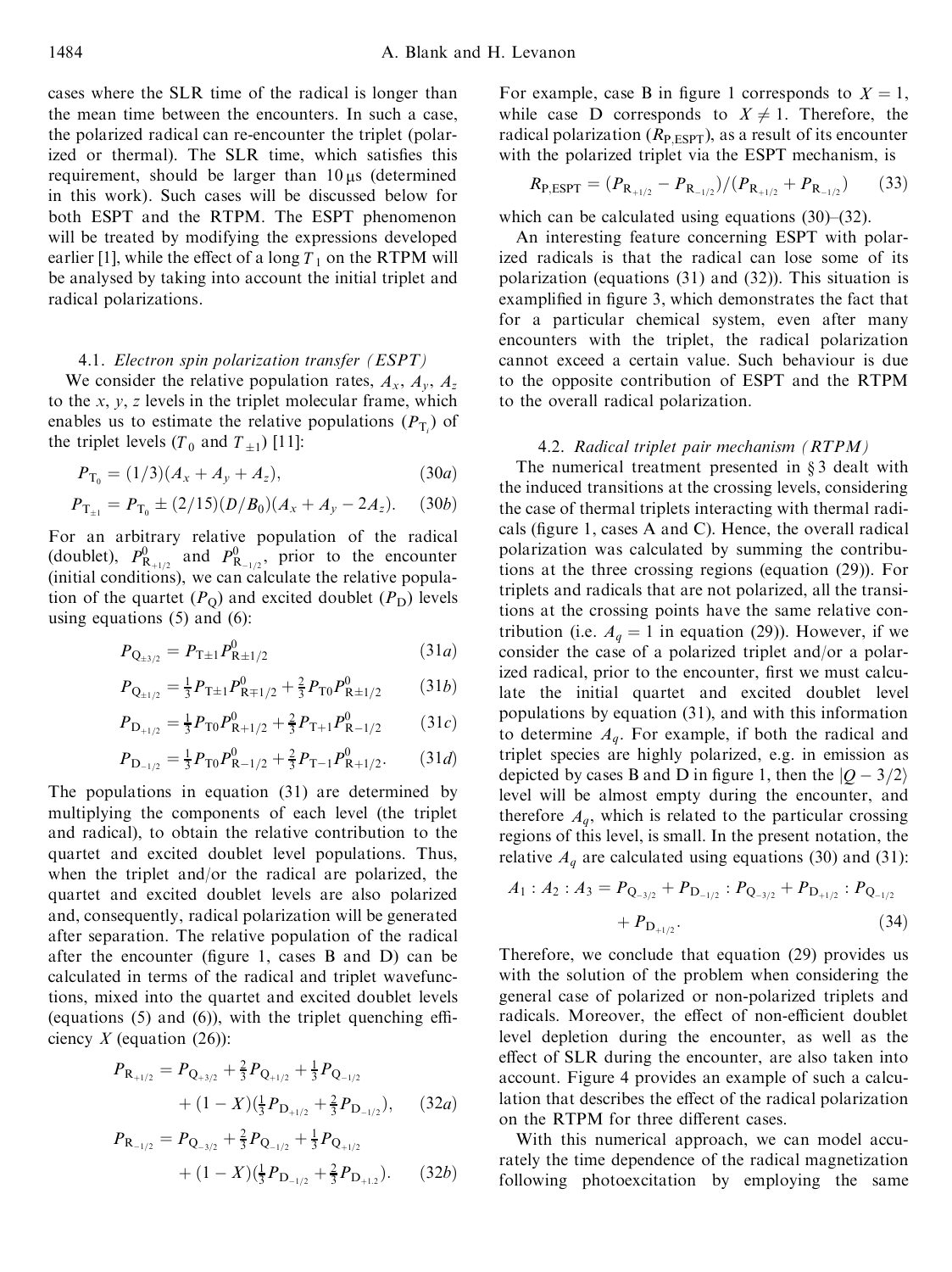

Figure 3. Ratio between the final and initial radical polarizations,  $R_p/R_p^0$ , as a function of  $R_p^0$  under the conditions:  $T = 300 \text{ K}$ ;  $B_0 = 0.34$  T, distance of closest approach  $d = 10 \text{ Å}$ ; triplet radius = 5 Å;  $J_0 = -2 \times 10^{11}$  rad s<sup>-1</sup>,  $\alpha = 2 \text{ Å}^{-1}$ ; triplet ZFS,<br> $D = 6.8 \times 10^9$  rad s<sup>-1</sup>; viscosity, 25 cP. For example, for initial radical pola polarization will be  $\sim 1.4 \times 200 = 280 R_{\text{P}_{eq}}$ . The figure shows that for these conditions, radical polarization cannot exceed  $\sim$  350  $R_{P_{\text{eq}}}$ .



Figure 4. Solid line (a) is the numerical calculation of the radical polarization due to the RTPM under the same conditions as in figure 2, curve (c); Dashed line (b) is related to the same conditions but with a polarized radical having  $100P_{eq}$  in emission prior to the encounter. Dotted line (c) corresponds to the same conditions as for curve (b) but  $100P_{eq}$  in absorption. In all cases, the triplet is in Boltzmann equilibrium. For a highly polarized radical in emission, prior to the encounter (see figure 1, case B), the contribution of the RTPM will be smaller due to the lower population in the lower quartet levels. This results in less effective  $Q \leftrightarrow D$  transitions.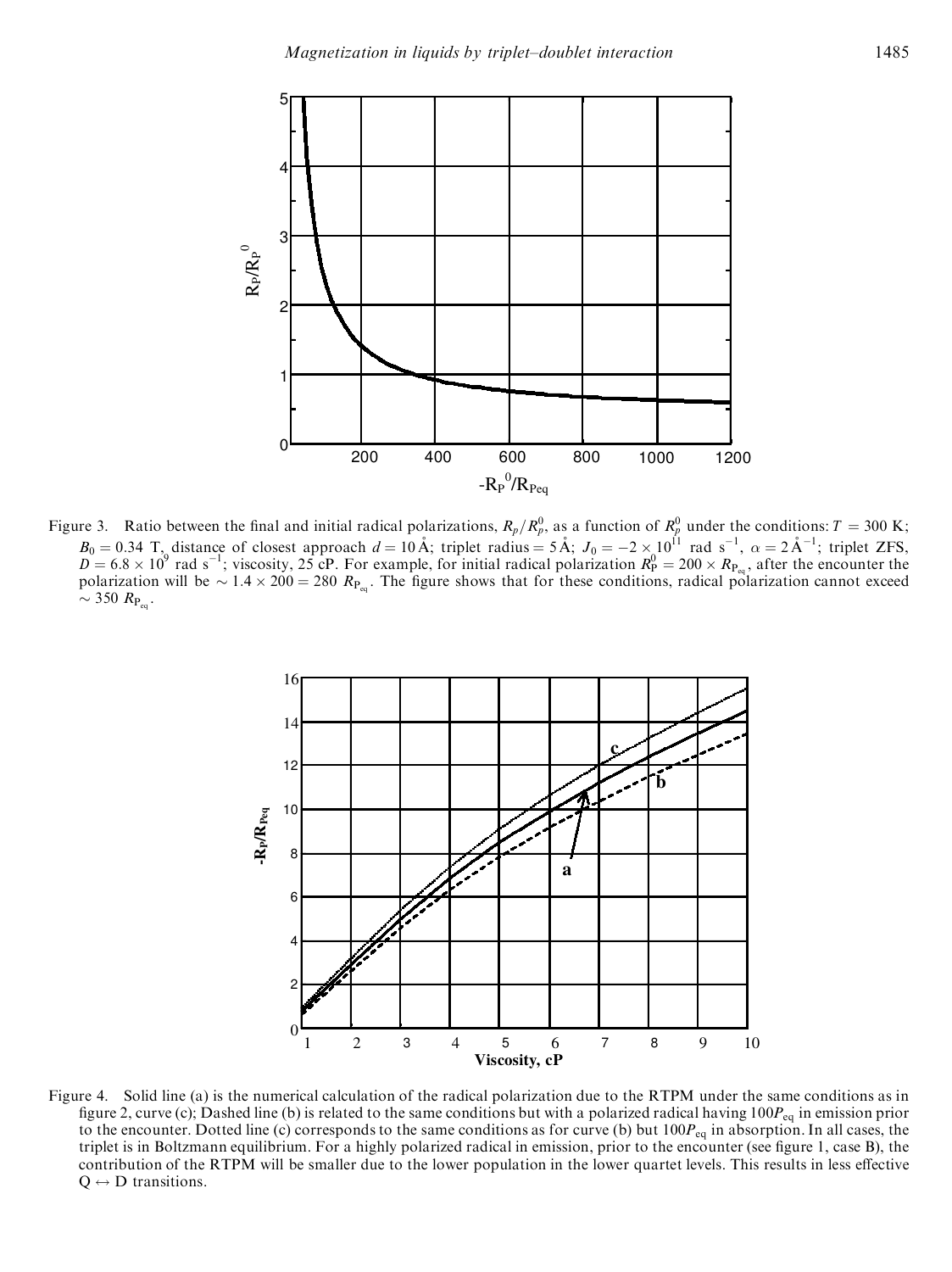

Figure 5. Experimental (dotted) and calculated (solid) magnetization of the radical (trityl) with  $H_2TPP$  (see experimental section) as a function of time, as measured by FT-EPR. The viscosity in the experiments was 25, 100, 200, 245 cP for (a)–(d), respect-<br>ively. The parameters used for calculating the magnetization in all curves are:  $J_0 = 3 \times 10^{11$ independently measured radical SLR times are 17, 24, 36, 40  $\mu$ s for  $(a)$ – $(d)$ , respectively. The quenching efficiency was calculated using equations (26) and (27). Triplet initial polarization was taken from [31]. Further details regarding the experimental techniques (FT-EPR pulse sequences) are given in [1, 20].

kinetic equations, which were discussed recently [1]. The difference between the present and the previous approach is the procedure by which we calculate the radical polarization, *R<sup>p</sup>* . The numerical approach allows us to analyse separately the radical polarization at any time frame after the laser pulse. It enables us to evaluate the different radical polarizations, which are a function of the instantaneous radical and triplet polarizations, generated by triplet-radical encounters at various intervals after the laser pulse. An example to provide a comparison between the calculation using this method and our experimental observations is presented in figure 5.

### **5. Conclusion**

High controllable magnetization and polarization by light excitation are necessary requirements in microwave applications  $[5-7]$ . A mechanism that fulfils these requirements is based upon the interaction of stable radicals and photoexcited triplets in liquid solution,

i.e. ESPT and the RTPM. Therefore, to acquire optimal conditions for generating high and long lived magnetization and polarization, an in-depth analysis of ESPT and the RTPM, as functions of molecular and magnetic parameters, has been presented. The analysis enables us to calculate accurately the radical polarization as a function of several parameters, such as solvent viscosity, triplet and radical initial polarization, and triplet quenching rate and its efficiency. With these accomplishments we could take a step further by developing a preliminary prototype of a microwave device [29].

This work was partially supported by the Israel Ministry of Science, through the `Eshkol Foundation Stipends' (A.B.), by a US-Israel BSF grant and by the Israel Ministry of Science Volkswagen Foundation. The Farkas Research Center is supported by the Bundesministerium für die Forschung und Technologie and the Minerva Gesellschaft für Forchung GmbH, FRG. We are very grateful to Professor A. Zilkha for helping us with the radical synthesis.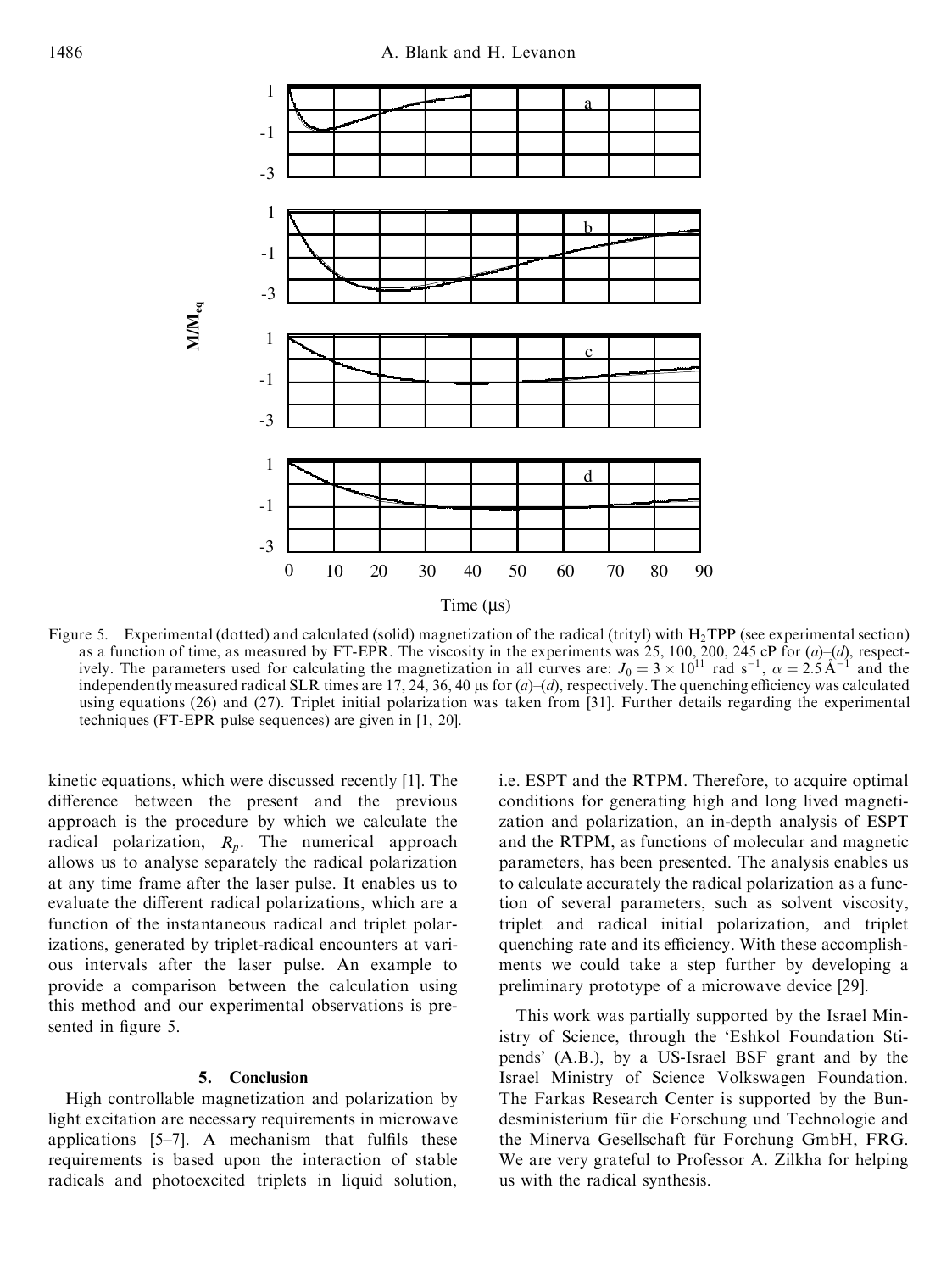# **Appendix A**

*Radical synthesis*

The radical synthesis was performed from the starting material using the following three-step procedure:



(1) 17.36 g of the starting material (I), was suspended in 360 ml dry ether and then 26.7 ml of n-BuLi was added to the suspension, under an argon atmosphere. After 80 min stirring at room temperature, trimerization was initiated by adding very slowly 2.21 ml of diethyl carbonate dissolved in 50 ml of cyclohexane. The addition took 60 min. The reaction mixture was then stirred over night. The product of the first stage (II) was filtered off as a lithium salt and dissolved in 350 ml ether  $+100$ ml  $CH_2Cl_2$ , washed with 100 ml of 1 M  $NaH_2PO_4$  and with 100 ml water, and after drying was recrystallized from 50 ml THF.

(2) 5.3 g of the trimer (II) were dissolved in 320 ml of dry  $N, N, N', N'$ -tetramethylethylenediamine, cooled to  $0^{\circ}$ C, under argon, and added to a solution of n-BuLi in hexane (19.2 ml, 48 mM). After 30 min stirring at  $0^{\circ}$ C, 3 ml  $D_2O$  was added into the reaction flask, while raising the temperature slowly to room temperature. The product (III) was obtained by evaporating the organic solvent in a rotating vacuum drier.

(3) 3 g of material (III) were suspended in 180 ml acetonitrile. 2 ml trifluoromethanesulphonic acid were added and, after stirring for 8 minutes, a fresh solution of 0.7 g tin chloride in 70 ml  $CH<sub>3</sub>CN$  was added. After stirring for 7 min, 180 ml 1 M  $NaH<sub>2</sub>PO<sub>4</sub>$  was added. The radical product (IV, green) was precipitated. It was filtered and checked by standard analytical methods.

#### **Appendix B**

# *Calculation of the numerical factor*  $\eta_q$

The numerical factor  $\eta_q$  in equation (22), for the polarization, relates the change in the quartet and excited doublet populations to the change in the population of the radical  $|R \pm 1/2\rangle$  after separation. For example, a transition  $|Q - 3/2\rangle \leftrightarrow |D + 1/2\rangle$ , in terms of the radical population (figure 1), is a transition  $|R - 1/2\rangle \leftrightarrow |R - 1/2\rangle$  with 2/3 of the population and to  $|R + 1/2\rangle$  with 1/3 of the population (equations (5)

and (6)). It implies that  $\eta_q$  for generating radical polarization, due to the mixing of this  $Q \leftrightarrow D$  pair is 1/3. Similarly, the transition  $|Q - 3/2\rangle \leftrightarrow |D - 1/2\rangle$ , in which the population of  $|R-1/2\rangle$  is transferred both to  $|R-1/2\rangle$  with 1/3 of the population and to  $|R + 1/2\rangle$  with 2/3 of the population, results in  $\eta_0 = 2/3$ . Finally, for the transition  $\eta_{\rm q} = 2/3$ . Finally, for the transition  $|Q - 1/2\rangle \leftrightarrow |D + 1/2\rangle$ ,  $\eta_q = 0$ . From this analysis, it is obvious that the transition  $|Q - 1/2\rangle \leftrightarrow |D + 1/2\rangle$ , under our basic assumptions, does not contribute to the radical polarization.

#### **References**

- [1] Blank, A., and Levanon, H., 2001, *J. phys. Chem.* A, **105**, 4799.
- [2] Lepley, G. L., and Closs, G. L., 1973, *Chemically Induced Magnetic Polarization* (New York: Wiley).
- [3] Muus, L. T., Atkins, P. W., McLauchlan, K. A., and Pedersen, J. B., 1977, *Chemically Induced Magnetic Polarization* (Dordrecht: Reidel).
- [4] BlaÈttler, C., Jent, F., and Paul, H., 1990, *[Chem.](http://www.ingentaselect.com/rpsv/cgi-bin/linker?ext=a&reqidx=/0009-2614^28^29166L.375[aid=2277499]) [Phys.](http://www.ingentaselect.com/rpsv/cgi-bin/linker?ext=a&reqidx=/0009-2614^28^29166L.375[aid=2277499]) Lett.*, **166**, 375.
- [5] Blank, A., Kastner, R., and Levanon, H., 1998 *[IEEE](http://www.ingentaselect.com/rpsv/cgi-bin/linker?ext=a&reqidx=/0018-9480^28^2946L.2137[aid=2339138]) Trans on Microwave Theory [Techniques](http://www.ingentaselect.com/rpsv/cgi-bin/linker?ext=a&reqidx=/0018-9480^28^2946L.2137[aid=2339138])*, **46**, 2137.
- [6] Ishii, K., Hirose, Y., and Kobayashi, N., 1998, *J. [Amer.](http://www.ingentaselect.com/rpsv/cgi-bin/linker?ext=a&reqidx=/0002-7863^28^29120L.10551[aid=2338977]) Chem. Soc.*, **120**, [10551.](http://www.ingentaselect.com/rpsv/cgi-bin/linker?ext=a&reqidx=/0002-7863^28^29120L.10551[aid=2338977])
- [7] Teki, Y., Miyamoto, S., Iimura, K., Nakatsuji, M., and Miura, Y., 2000, *J. [Amer.](http://www.ingentaselect.com/rpsv/cgi-bin/linker?ext=a&reqidx=/0002-7863^28^29122L.984[aid=2338978]) chem. Soc.*, **122**, 984.
- [8] Bloembergen, N., 1956, *Phys. Rev.*, **104**, 324.
- [9] Orton, J., Paxman, D., and Walling, J., 1970, *The Solid State Maser* (New York: Pergamon Press).
- [10] Wong, S. K., and Wan, J. K. S., 1972, *J. Amer. chem. Soc.*, **94**, 7197.
- [11] Wong, S. K., Hutchinson, D. A., and Wan, J. K. S., 1973, *J. chem. Phys.*, **58**, 985.
- [12] Thurnauer, M. C., and Meisel, D., 1982, *Chem. Phys. Lett.*, **92**, 343.
- [13] Kawai, A., and Obi, K., 1992, *J. phys. Chem.*, **96**, 52.
- [14] FUJISAWA, J. I., OHBA, Y., and YAMAUCHI, S., 1997, *J. phys. Chem.*, **119**, 434.
- [15] Shushin, A. I., 1993, *Chem. phys. Lett.*, **208**, 173.
- [16] Shushin, A. I., 1993, *J. chem. Phys.*, **99**, 8723.
- [17] Shushin, A. I., 1999, *Chem. Phys. Lett.*, **313**, 246.